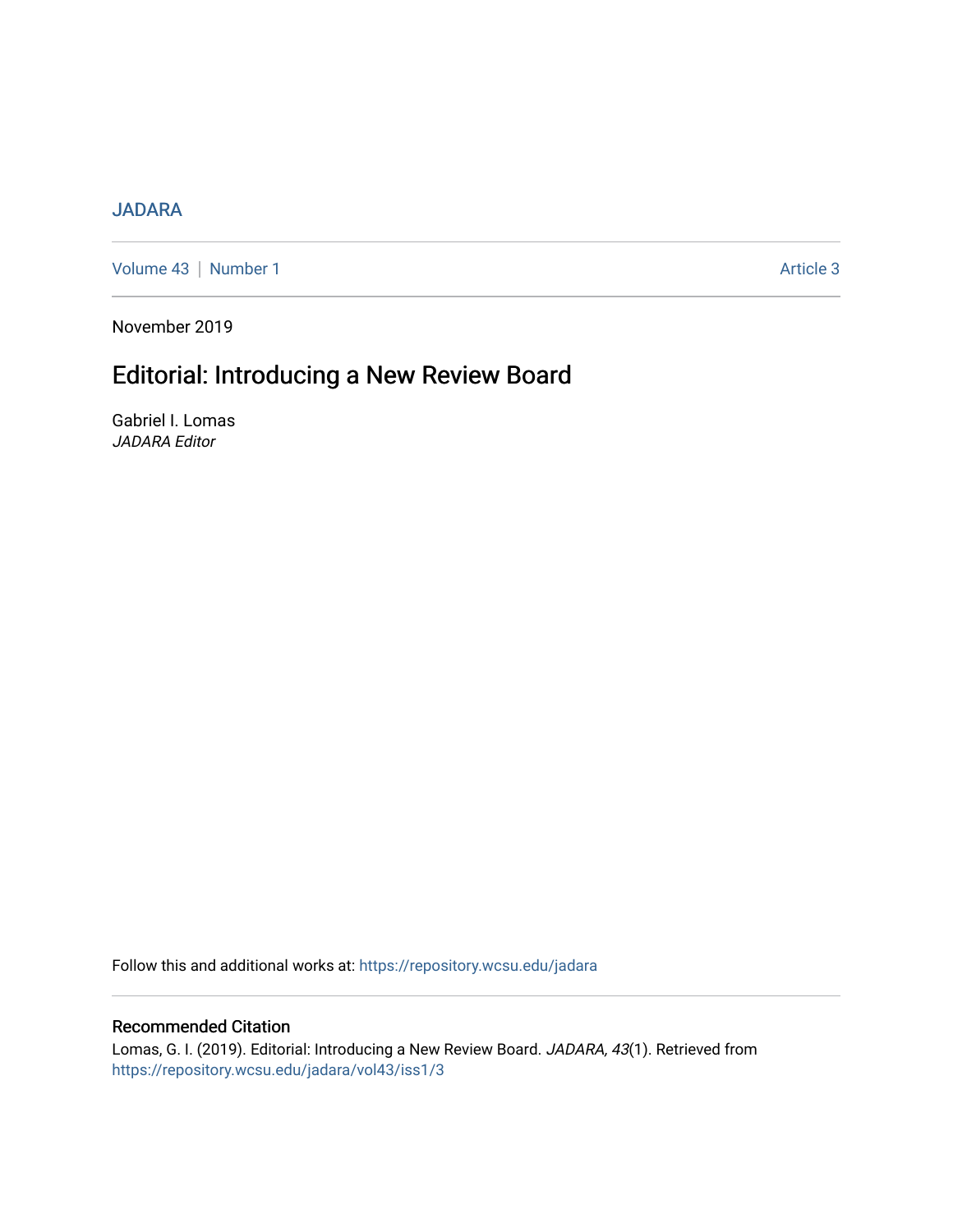## EDITORIAL: INTRODUCING A NEW REVIEW BOARD

Gabriel 1. Lomas, Ph.D. JADARA Editor

It was fall of 2007 when David and I assumed the responsibilities of editing JADARA. It's hard to believe that two years has passed. Individuals who read the journal regularly should have noticed a number of changes in the journal. Our goal was to make changes that enhanced the quality of our publication. The most recent change to our journal is most obvious when readers peruse the inside cover.

For many years, the list of editorial reviewers of this journal has gone unchanged. The prior cohort of reviewers contained a number of esteemed colleagues. However, some of those colleagues were no longer actively reviewing for JADARA. In 2008, we sought a new cohort of reviewers. We desired a panel of reviewers who had published in diverse areas within our niche field. By December of 2008, we had received a number of vitas from interested professionals. I thought it appropriate to take some time to introduce them to readers. Furthermore, I want readers to recognize how their backgrounds reflect the future direction of our journal.

In alphabetical order. Dr. Carol Carman is a former colleague of mine from the University of Houston  $-$  Clear Lake. In her current teaching appointment, Carol teaches research methods and statistics. When I began editing our journal, I found myself hanging out in her office quite frequently, discussing the methodology used by contributors. I expect that Carol's addition to the board will help to firm up the review of methodology in our manuscripts.

Steven Hardy-Braz, a practicing school psychologist, is well-known in the field of deafness. He has a large number of publications to his credit, many of which focus on the practice of school psychology with deaf youth. Steven has served as a consultant with the Pearson Assessments and with our federal government. His efforts have lead to changes in the administration and interpretation of instruments commonly used with deaf youth. I hope to see future publications in our journal aimed at improving the practice of school psychology with deaf students.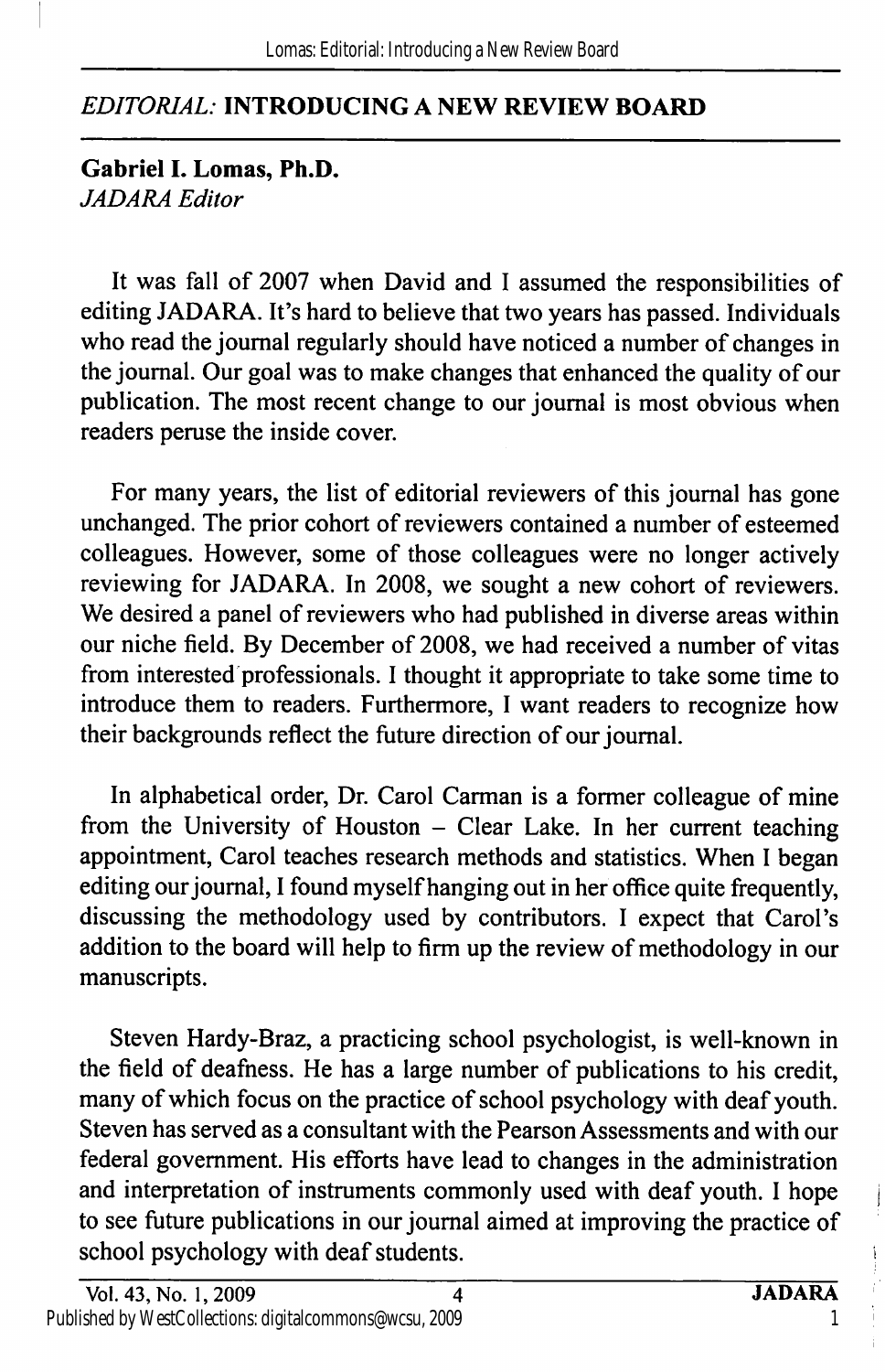Dr. Denise Kavin is also well-known among our circles. She has a number of publications to her credit, many of which focus on transition and post-secondary education of deaf individuals. Denise, who is Deaf, offers JADARA her experience as a deaf person with years of experience in the field. The roots of our journal are in the field of vocational rehabilitation, and Denise will help to support the original mission of JADARA.

Dr. Larry Pick is a new faculty member at Gallaudet University. An associate professor of psychology, Larry has conducted research in both cognitive psychology and neuropsychology with deaf individuals. Larry will offer us significant expertise with manuscripts that address these areas.

Dr. Shawn Saladin is a faculty member at the University of Texas - Pan American. Shawn, who is Deaf, was instrumental in establishing the program to train rehabilitation counselors for the deaf at his university. He has considerable experience in the field of special education and rehabilitation. Additionally, he has a number of publications to his credit, including an article in this issue.

Dr. Steven Sligar is relatively new to the JADARA review board, though he is not new to our association. He has served the ADARA board as an officer in the past, and has made a number of contributions to JADARA. When Dave and I began our term as editors, Steve joined the editorial board and began reviewing for us.

Finally, Drs. Irene Leigh and McCay Vemon have been members of our review board for many years. They expressed interest in continuing to serve as reviewers, and David and I are pleased to have them. As department chair of psychology at Gallaudet, Irene has made a number of significant contributions to the field of psychology with deaf people. Deaf herself, she is a recognized expert among our circles. Likewise, McCay has published widely in our field, including a number of manuscripts related to forensics and deafness.

In addition, we have added two copy editors to our team. Trisha Davis is a former member of the ADARA board and has significant experience with editing using APA style. Ana Lambrakopoulos is a graduate student at Barry University, where she studies psychology. Both Trisha and Ana have volunteered to assist with copy editing our publication. Dave and